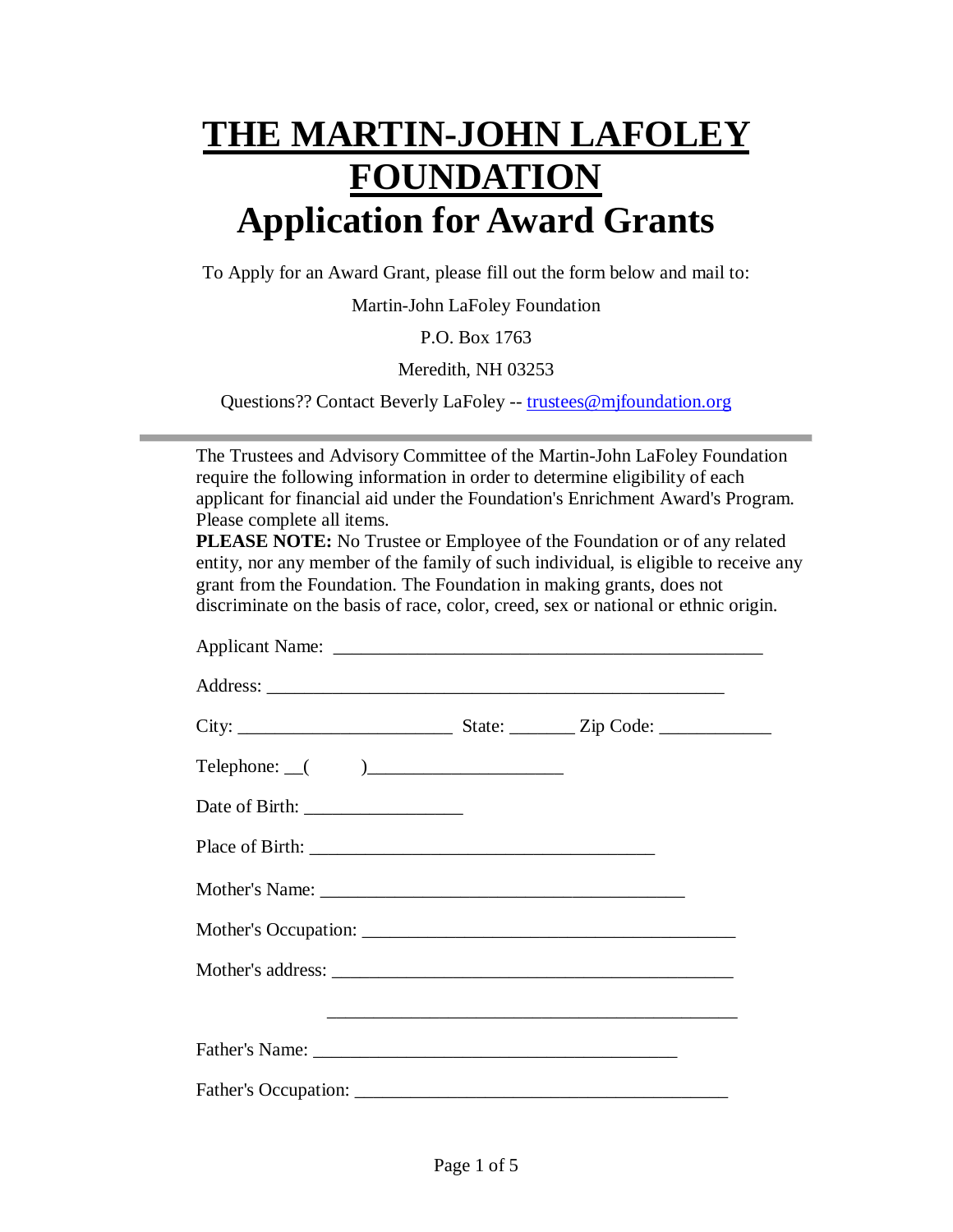#### Program

What school or program has accepted you for admission: Give the Complete Name, Address, and a Brief Description of the program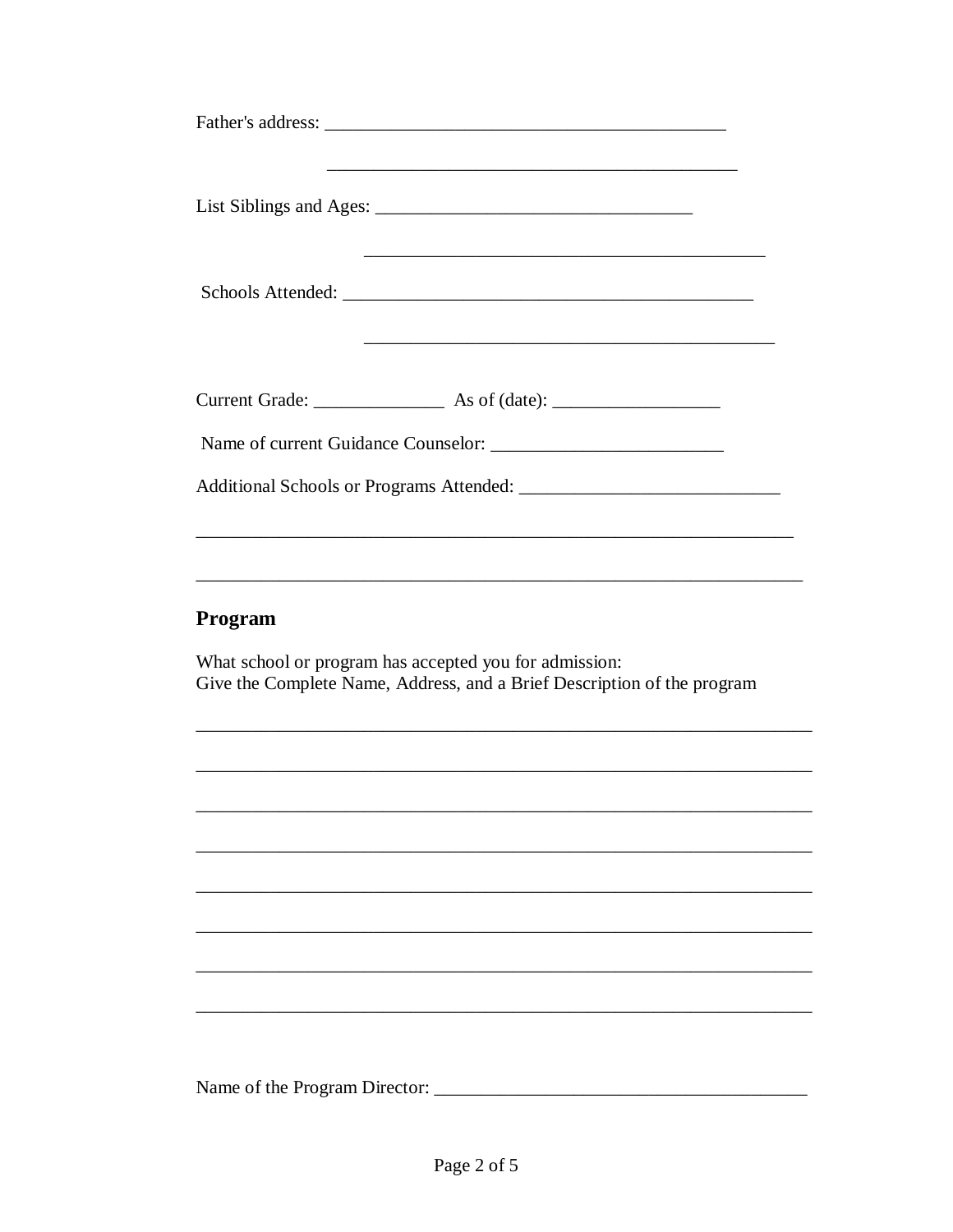# **Benefit**

How Will This Particular Program Personally Benefit You

# **Ability**

Describe Your Current Level of Skill in the Area

Please list Names and Addresses of Any Teacher, Coach Or Instructor From Whom We may Attain Information About Your Ability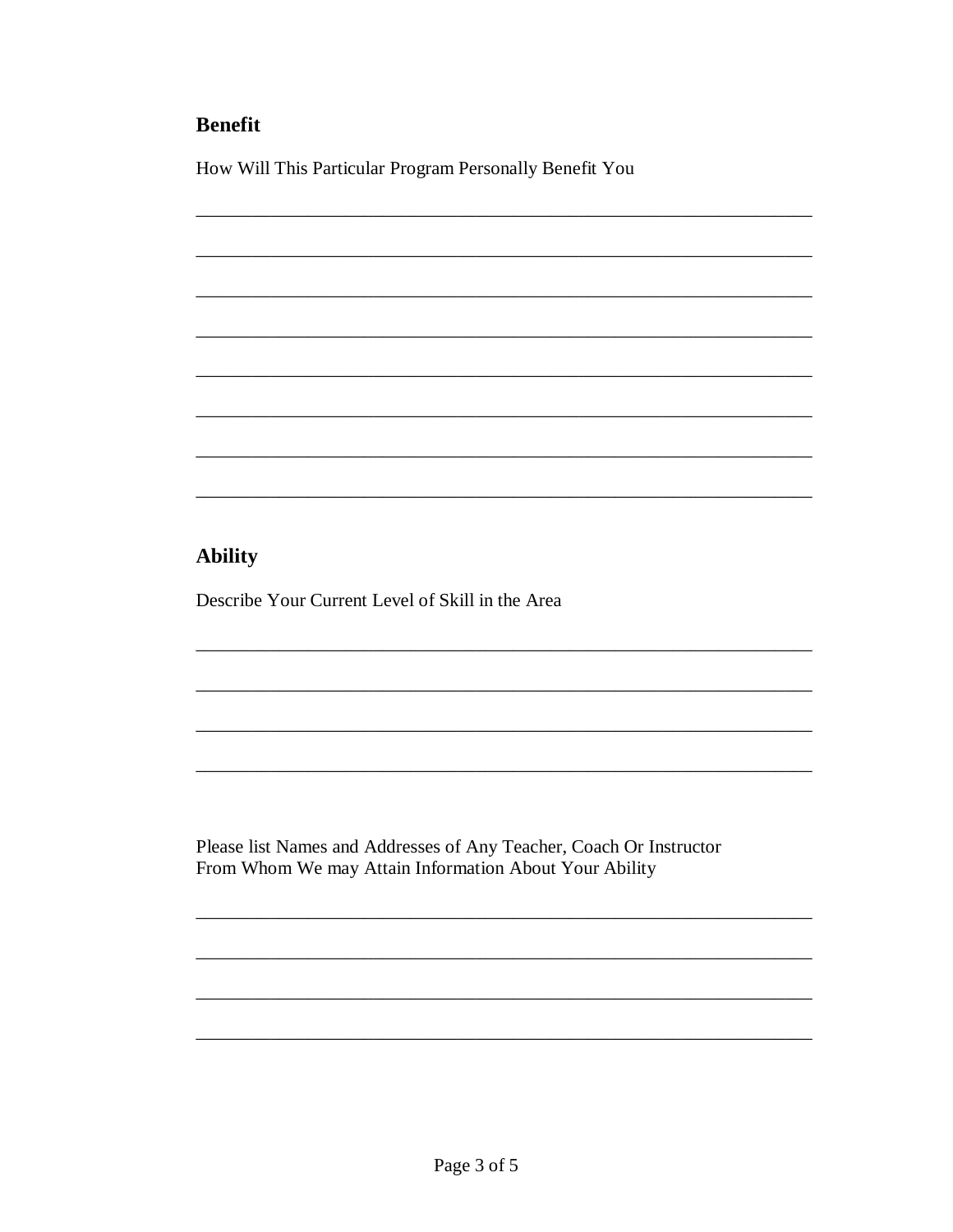#### **Character Reference**

Please list the names of 1 current teacher/mentor/coach and 1 friend (young or old) from whom we will be receiving a character reference. Please request that they send a character reference via email to the foundation at trustees@mjfoundation.org.

### Goal

Write a Brief Paragraph Telling Us a Little Bit About Yourself; Your Goals, Challenges, and Interests.

To the best of my knowledge, the above statements are accurate and true.

Name: Date: Date: